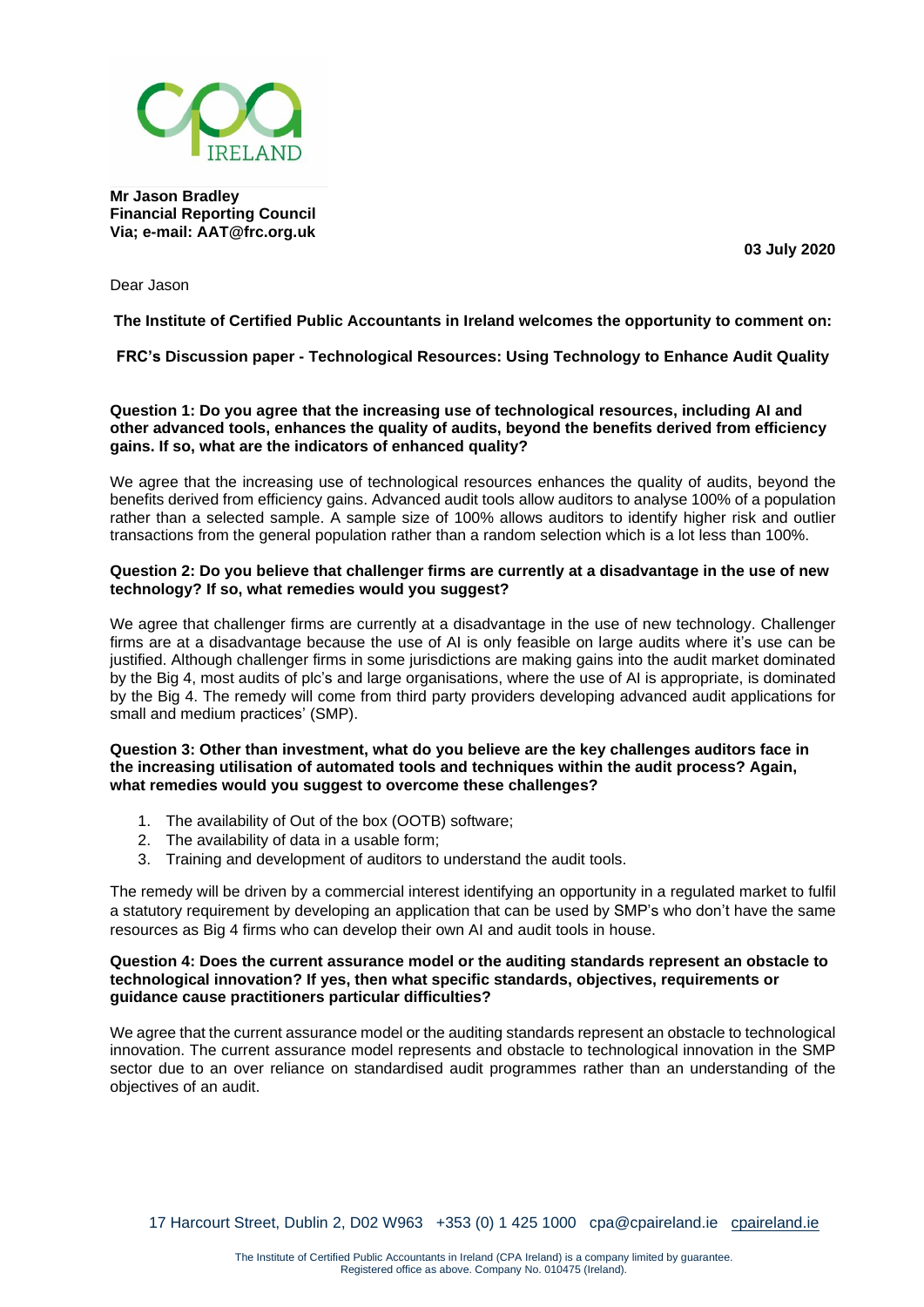

# **Question 5: Do you believe the current level of training given to auditors – both trainees and experienced staff – is sufficient to allow them to understand and deploy the technological resources being made available?**

We are not in agreement that the current level of training given to auditors, both trainees and experienced staff, is sufficient. The level of training given to auditors is still heavily based on the current assurance model, particularly around substantive and analytical testing. Even where technological resources are being used in Big 4 firms, its usage requires technical staff outside of audit departments.

### **Question 6: What firm-wide controls do you believe are appropriate to ensure that new technology is deployed appropriately and consistently with the requirements of the auditing standards, and provides high quality assurance which the firm can assure and replicate more widely?**

We believe that firms should have the following controls in place at a minimum;

- Software tools deployed by adequately trained individuals. There is a risk that users who are not trained properly in the use of such techniques will deploy the software incorrectly and cause the audit team to draw a conclusion that is inconsistent with the underlying data.
- Ensure that the Audit tools are appropriate to the software systems used by the audit client. There is a risk that 'off the shelf' audit tools that are becoming more widely available will not be compatible with bespoke systems or perhaps older versions of accounting packages. Again, the risk is that a sample will be not be properly tested and an improper conclusion drawn. This risk is also present in bespoke or in-house developed audit tools.
- Ensure that audit team and audit partners are sufficiently familiar with the operations of the audit software to be able to interpret the results of machine testing to the same level as that undertaken manually by the audit team. There is a risk that reliance placed on machine testing without a proper understanding of the mechanics of the test, the parameters used in setting the test and how to interpret the output/results of the test will lead to an incorrect conclusion on an audit test.
- Ensure that there is a consistent approach to the deployment of machine testing across all audit engagements. There is a risk that an inconsistent approach to the use of machine testing will lead to inconsistent results across audit teams within the same audit firm.
- Ensure that there are sufficient and proper security measures in place to guard against a data breach where the machine testing is performed by a cloud-based technology. This is a risk with off the shelf or SAAS type audit tools.

#### **Question 7: Are you aware of the use of new technologies in analysing and interpreting information provided by auditors – including, for example, auditor's reports? If yes, then do you foresee implications for the form and content of auditor's reports?**

We are not aware of the use of new technologies to analysing and interpreting information provided by auditors – including the audit report.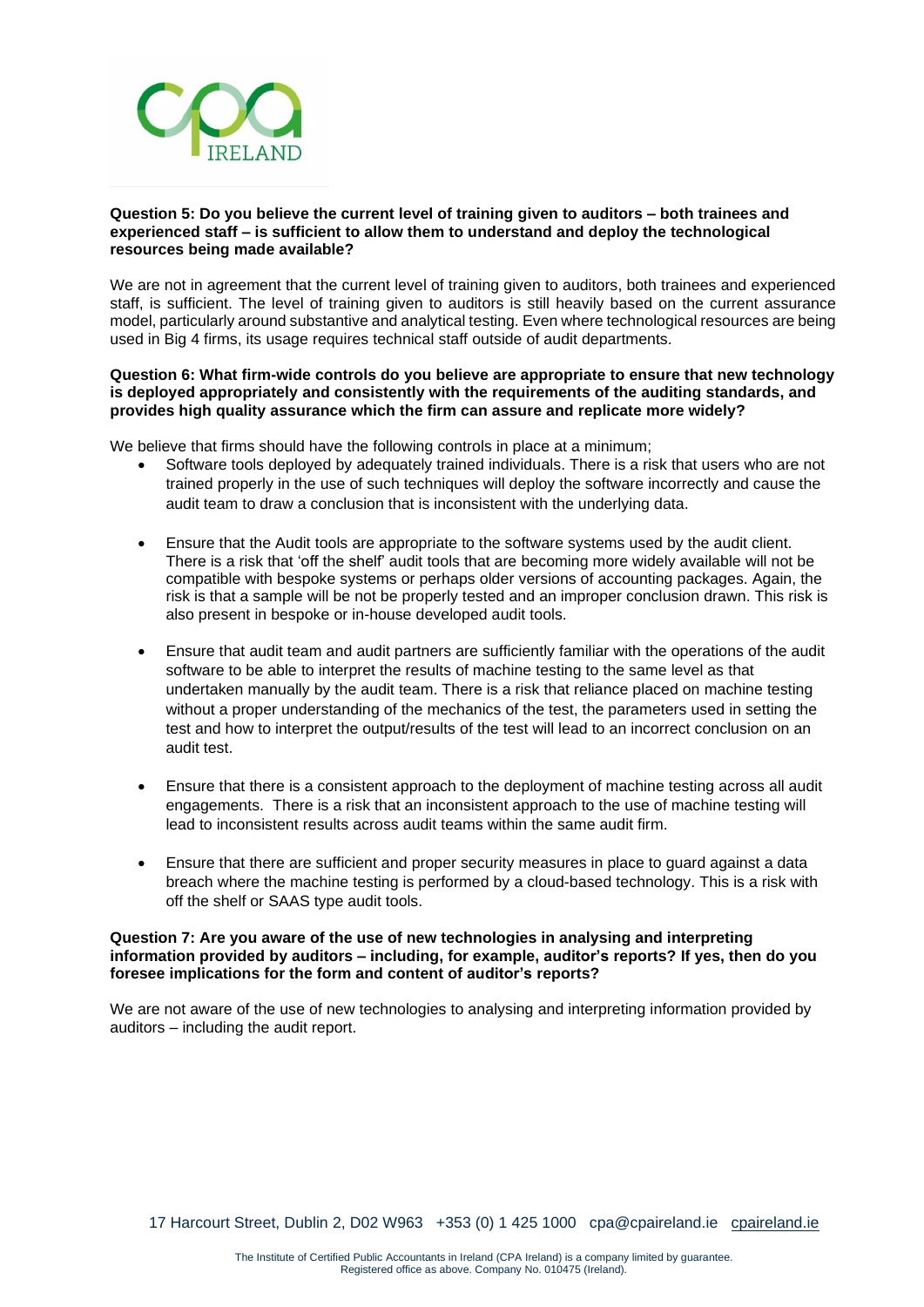

# **Question 8: What do you see as being the main ethical implications arising from the greater use of technology and analytics in an audit?**

We see the main ethical implications as;

- Objectivity, there is a risk objectivity could be compromised where an overreliance is placed on the result of machine testing techniques where the audit partner does not have clear oversight or understanding of the parameters, techniques and limitations of such techniques.
- Integrity, there is a risk integrity could be compromised where there is a lesser degree of professional scepticism applied to the results of an audit test due again due to an overreliance on the results of machine testing.

# **Question 9: Do you believe there is value in the UK having consistent data standards to support high quality audit, similar to that developed in the US?**

We believe there is value in developing a common data standard to support the audit entity. We believe that there are many forces coming into play in the developing of such a standard and it will be difficult for such a standard to be driven solely by the FRC for the purposes of the provision of audit services. We have moved to an era of open source banking where bank feeds into client software are common, clients are using AI to scan and record invoices in their accounts payable systems. Many clients use open APIs to source extract data to report tools and web interfaces. We believe that a UK and Ireland/EU data standard will be driven by the commercial interest of business rather than as a tool to aid in audits. When there is a common data standard this will greatly help auditor in the use of AI and other machine-based audit tools.

### **Question 10: Do you agree that threats to auditor independence may arise through the provision of wider business insights (not as part of the audit itself) drawn from the interrogation company data? If so, what measures would mitigate this risk from crystallising?**

We believe that the threat to auditor independence should be no greater than it is currently. If an auditor applies, the ethical standards as they are required to the risk to independence should be similar to that where AI or machine testing is not used. We also believe that where AI and machine testing is widely available and widely used that consulting firms will offer services with similar outcomes and reports to the techniques used by auditors. The current EU legislation in place for the provision of non-audit services to PIEs should be sufficient to mitigate any risks.

# **Question 11: Do you agree that audit documentation can be more challenging when an audit has been conducted with automated tools and techniques? If so, please identify specific areas where is a problem.**

We agree that audit documentation can be more challenging when an audit has been conducted with automated tools and techniques. In our opinion the difficulty with automated audit tools and techniques, the auditor does not have control over the selection process. In addition, with automated tools, the predefined criteria for conclusion is not known. The automated process does not explore the findings of any irregularities and it is possible the automated process will not identify all irregularities. Management also can learn the selection criteria of an automated audit log tool, thus exploiting the system for their own benefit and eradicating their irregularities from suspicion. In the meantime, digital working papers are useful and help complete the audit in an efficient manner. Statistical software provides data trends which an auditor can use to perform analytical analysis.